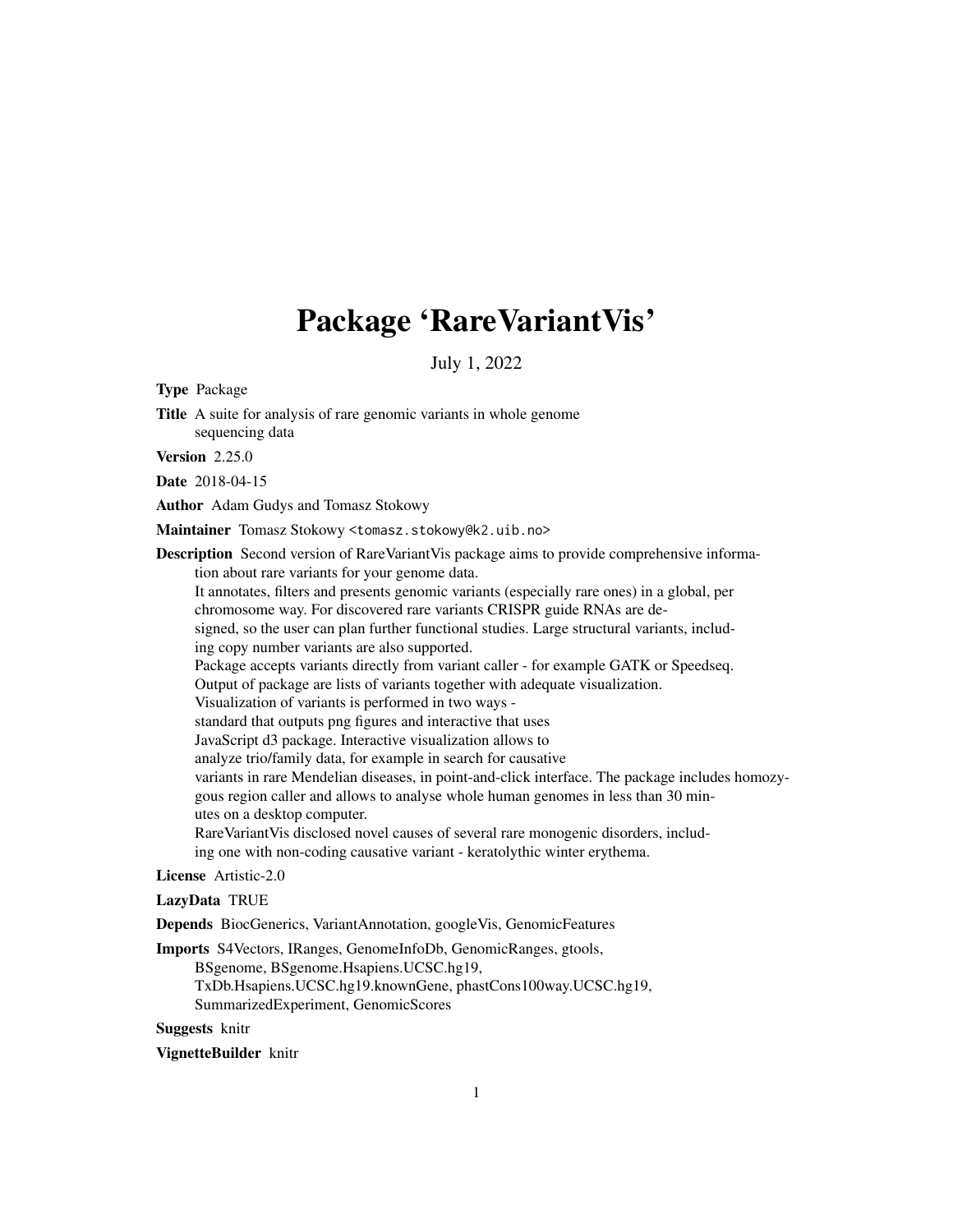<span id="page-1-0"></span>biocViews GenomicVariation, Sequencing, WholeGenome NeedsCompilation no git\_url https://git.bioconductor.org/packages/RareVariantVis git\_branch master git\_last\_commit d3bc612 git\_last\_commit\_date 2022-04-26 Date/Publication 2022-07-01

## R topics documented:

| Index |                                                                                                      | $\overline{\mathbf{9}}$ |
|-------|------------------------------------------------------------------------------------------------------|-------------------------|
|       |                                                                                                      |                         |
|       |                                                                                                      |                         |
|       | moving Average $\ldots \ldots \ldots \ldots \ldots \ldots \ldots \ldots \ldots \ldots \ldots \ldots$ |                         |
|       |                                                                                                      |                         |
|       |                                                                                                      |                         |
|       |                                                                                                      |                         |

callHomozygous *Call homozygous regions from sequencing data*

#### Description

Function calls homozygous regions from whole genome sequencing data.

#### Usage

callHomozygous(sample, chromosomes, caller = "speedseq", MA\_Window = 1000, HMZ\_length = 100000, min\_n\_

#### Arguments

| sample      | A name of SNV sample file to be analyzed.                                                                                               |
|-------------|-----------------------------------------------------------------------------------------------------------------------------------------|
| chromosomes | A vector of strings indicating chromosomes to be analyzed.                                                                              |
| caller      | A string indicating vcf caller. Default is "speedseq", supports "GATK"                                                                  |
| MA_Window   | A number indicating window size for moving average function. Recommended<br>value for genome is 2000, for exome is 20. Default is 1000. |
| HMZ_length  | Minimal length of homozygous region to be called. Default is 100000.                                                                    |
| min_n_HMZ   | Minimal number of variants necessary to call a region. Default is 20.                                                                   |
|             |                                                                                                                                         |

#### Value

| comp1 | function calls homozygous regions from whole genome sequencing data and |
|-------|-------------------------------------------------------------------------|
|       | returns them in a tab separated txt file.                               |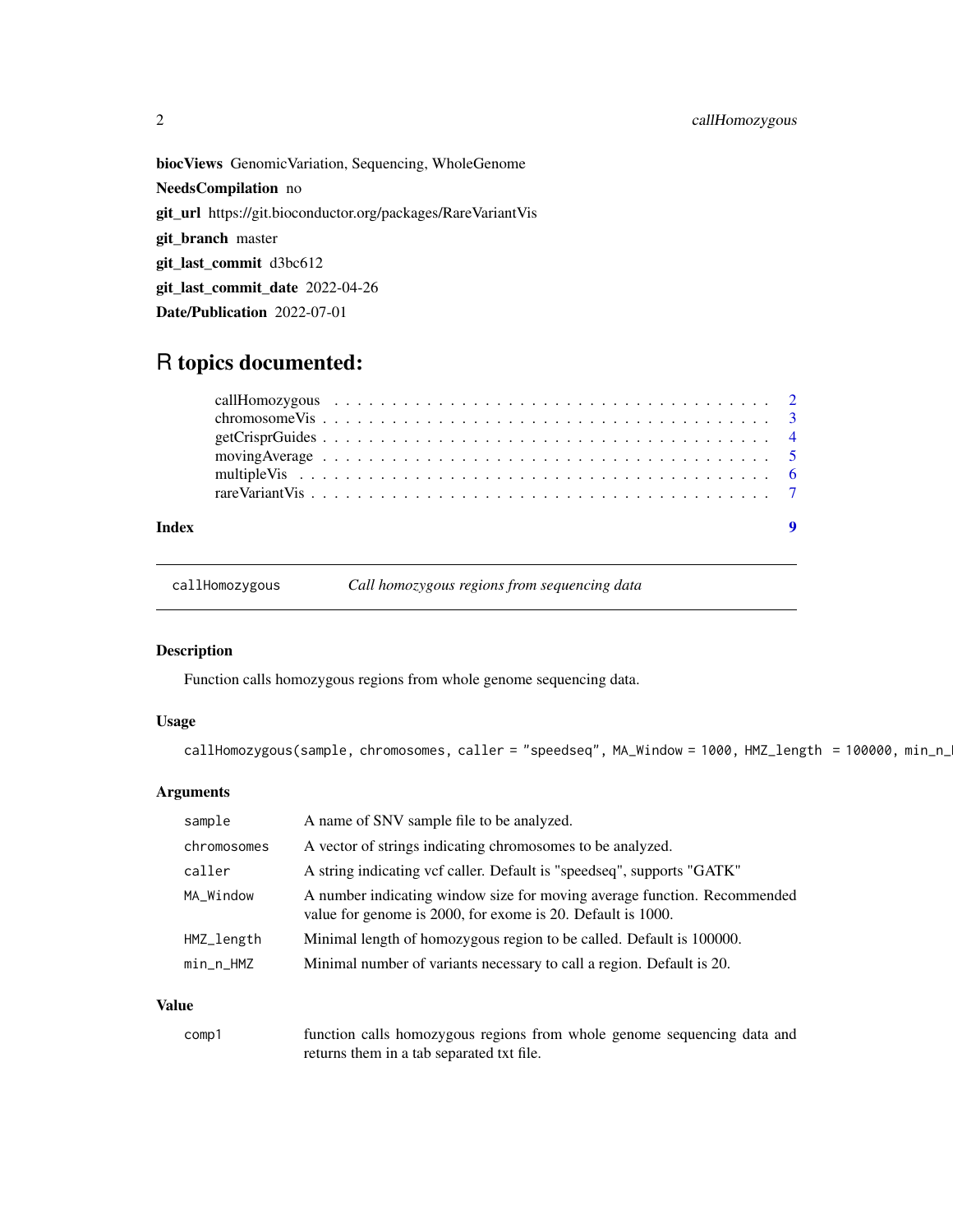#### <span id="page-2-0"></span>chromosomeVis 3

#### Author(s)

Tomasz Stokowy

#### Examples

```
# sample = system.file("extdata", "CoriellIndex_S1_chr19_9-10_S1.vcf.recode.vcf.gz",
# package = "RareVariantVis")
# callHomozygous(sample=sample, chromosomes=c("19"))
```
chromosomeVis *Visualization of all genomic variants on the chromosome*

#### **Description**

Reads files containing single nucleotide variants (SNV) and structural genomic variants(SV) vcf.gz files generated by speedseq aligner and variant caller. Function outputs visualization png figures. Figure illustrates variants (blue dots) in their genomic coordinates (x axis). Ratio of alternative reads and depth (y axis) gives information about type of variant: homozygous alternative (expected ratio 1) and heterozygous (expected ratio 0.5). Green dots represent rare variants that pass filters: coding/UTR, nonsynonymous variant with dbSNP frequency < 0.01 and ExAC frequency < 0.01. Orange vertical lines depict position of centromere. Orange dots depict structural and copy number variants that overlap with coding region and are relatively good quality (QUAL > 0). Red curve illustrates moving average of alternative reads/depth ratio. High values of this curve (exceeding 0.75) can suggest potential homozygous/deleterious regions. In addition, files containing table with rare SNV and SV variants only are generated. Tables include variants that passed filters specified above with annotations (uniprot, RefSeq and other). Function analyzes whole genome in about 30 minutes on a desktop computer.

#### Usage

chromosomeVis(sample, sv\_sample, dbSNP\_file, Exac\_file, chromosomes, pngWidth, pngHeight, caller, MA\_W

#### Arguments

| sample      | A name of SNV sample file to be analyzed.                                                                                               |
|-------------|-----------------------------------------------------------------------------------------------------------------------------------------|
| sv_sample   | A name of additional SV sample file. If not specified, structural variants are<br>discarded.                                            |
| dbSNP_file  | A file with SNPs database. If not specified, chromosome 19 dbSNP is used.                                                               |
| Exac_file   | ExAC database file. If not specified, chromosome 19 ExAC is used.                                                                       |
| chromosomes | A vector of strings indicating chromosomes to be analyzed.                                                                              |
| pngWidth    | A number indicating pixel width of output png files. Default is 1600.                                                                   |
| pngHeight   | A number indicating pixel height of output png files. Default is 1200.                                                                  |
| caller      | A string indicating vcf caller. Default is "speedseq", supports "GATK"                                                                  |
| MA_Window   | A number indicating window size for moving average function. Recommended<br>value for genome is 2000, for exome is 20. Default is 1000. |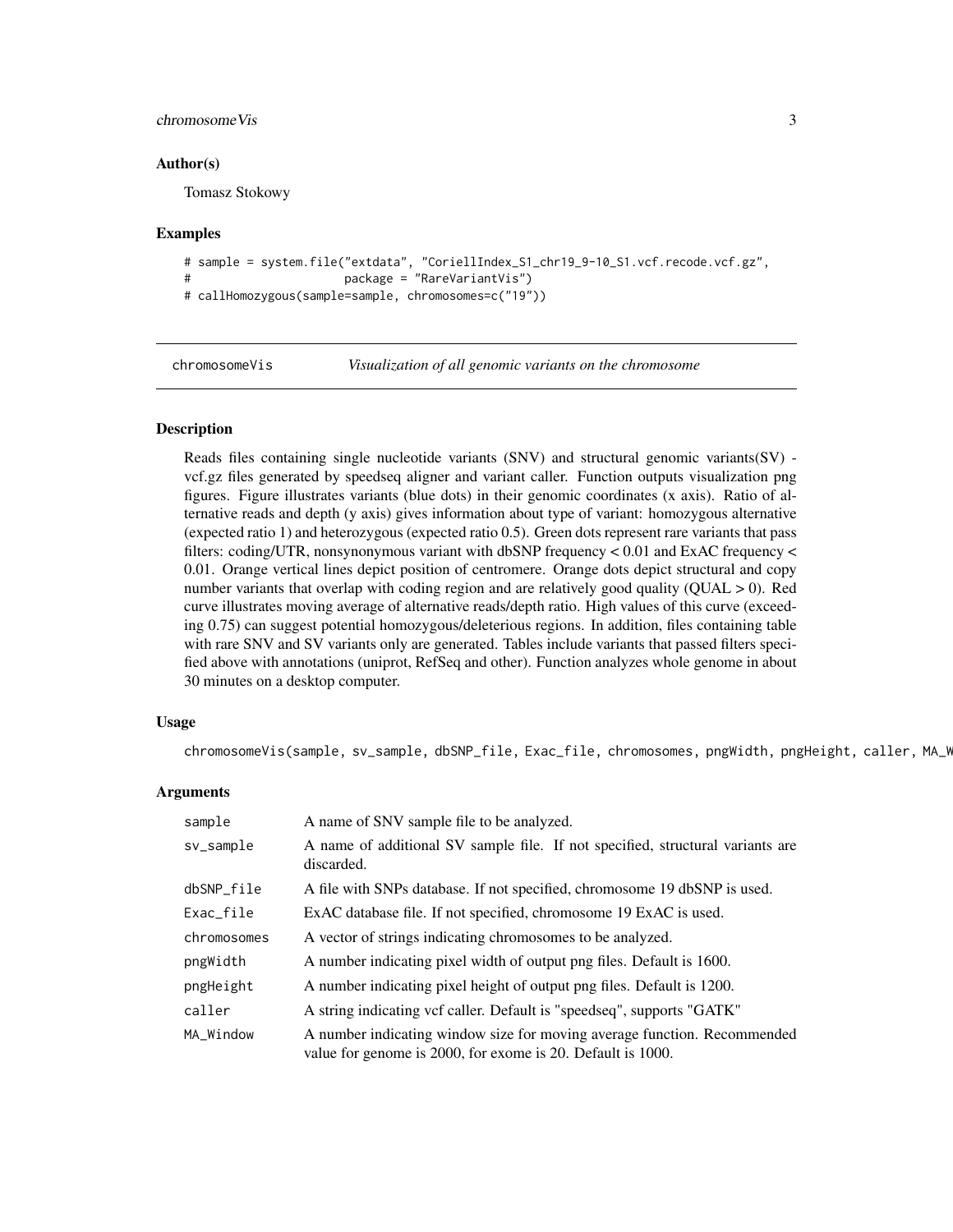<span id="page-3-0"></span>

| coding_regions_file |                                                                         |
|---------------------|-------------------------------------------------------------------------|
|                     | A bed file indicating coding regions                                    |
| annotation_file     |                                                                         |
|                     | Text file indicating positions of the genes (from UCSC)                 |
| uniprot_file        | Text file indicating gene functions and related diseases (from Uniprot) |
|                     |                                                                         |

#### Value

| comp1 | function plots static visualization of genomic variants on all chromosomes, an- |
|-------|---------------------------------------------------------------------------------|
|       | notates them, filters and reports output variants in tables                     |

#### Author(s)

Adam Gudys and Tomasz Stokowy

#### Examples

```
# analyze chromosome 19 from example genome
sample = system.file("extdata", "CoriellIndex_S1_chr19_9-10_S1.vcf.recode.vcf.gz",
 package = "RareVariantVis")
sv_sample = system.file("extdata", "CoriellIndex_S1.sv.vcf.gz",
 package = "RareVariantVis")
chromosomeVis(sample=sample, sv_sample=sv_sample, chromosomes=c("19"))
# without sv data
# sample = system.file("extdata", "CoriellIndex_S1_chr19_9-10_S1.vcf.recode.vcf.gz",
# package = "RareVariantVis")
# chromosomeVis(sample=sample, chromosomes=c("19"))
# analyze entire genome (use external full-genome dbSNP and ExAC)
# it takes approximately 30 mins on a desktop computer
# large example data and all necessary hg19 references can be downloaded from:
# https://github.com/agudys/DataRareVariantVis
# dbSNP_file = "All_20160601.vcf.gz"
# Exac_file = "ExAC.r0.3.1.sites.vep.vcf.gz"
# chromosomeVis(sample=sample, sv_sample=sv_sample,
# dbSNP_file=dbSNP_file, Exac_file=Exac_file,
# chromosomes=c(as.character(1:22), "X", "Y"), MA_Window = 2000,
# coding_regions_file = "nexterarapidcapture_exome_targetedregions_v1.2.bed",
# annotation_file = "UCSC_hg19_refSeq_160702.txt",
# uniprot_file = "uniprot-all.txt")
```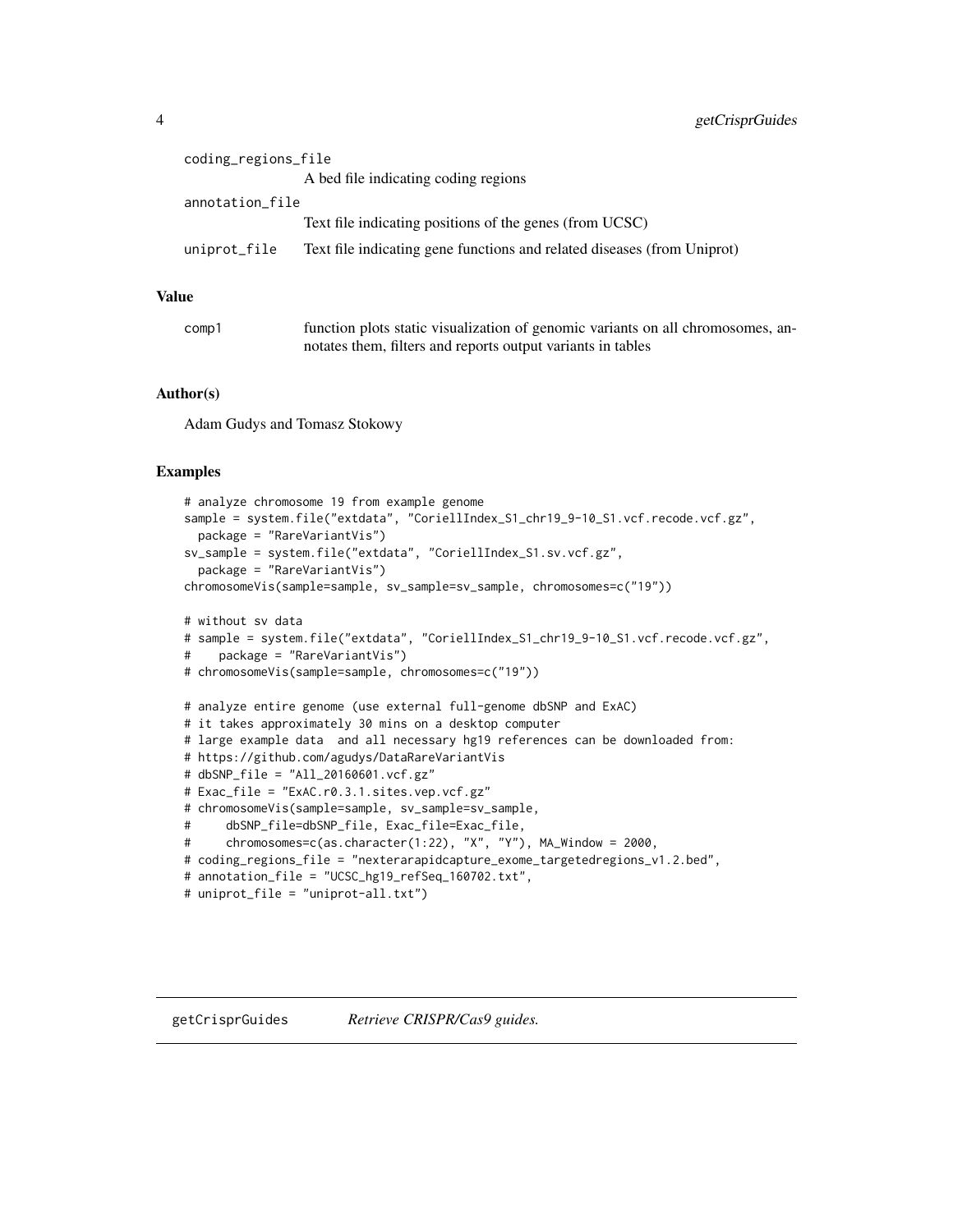#### <span id="page-4-0"></span>movingAverage 5

#### Description

Function checks whether a guideRNA can be found that overlaps given SNP. Returns sequence of the guideRNA with the variant marked with the lowercase letters. When multiple guideRNAs are possible for given SNP, guideRNA with the variant closest to the PAM site is being selected.

#### Arguments

| df      | A data frame, preferably out from chromosome Vis.                                                                                                                                                             |
|---------|---------------------------------------------------------------------------------------------------------------------------------------------------------------------------------------------------------------|
| genome  | A object of the BSGenome, by default BSgenome. Happiens. UCSC.hg19.                                                                                                                                           |
| gsize   | Prefered size of the guideRNA, by default, standard 23 is used.                                                                                                                                               |
| PAM     | Prefered Protospacer Adjecent Motif "PAM", short motif that has to be found<br>on the 5' end of the guideRNA, by default, Cas9 is used "GG".                                                                  |
| PAM_rev | Prefered Protospacer Adjecent Motif "PAM", short motif that has to be found<br>on the reverse strand, by default, Cas9 is used "CC". This is checked only when<br>no guideRNA is found on the forward strand. |

#### Value

character vector

Vector of guideRNAs, when no guideRNA was found for the forward strand, reverse strand is checked, when no guideRNA is found NA is returned.

#### Author(s)

Kornel Labun

#### Examples

```
file <- system.file("extdata", "RareVariants_CoriellIndex_S1.txt",
   package = "RareVariantVis")
df <- read.delim(file, stringsAsFactors = FALSE)
getCrisprGuides(df)
```
movingAverage *Computation of moving average*

#### Description

Function calculates moving average from a vector of numeric values.

#### Usage

movingAverage(x, n, centered)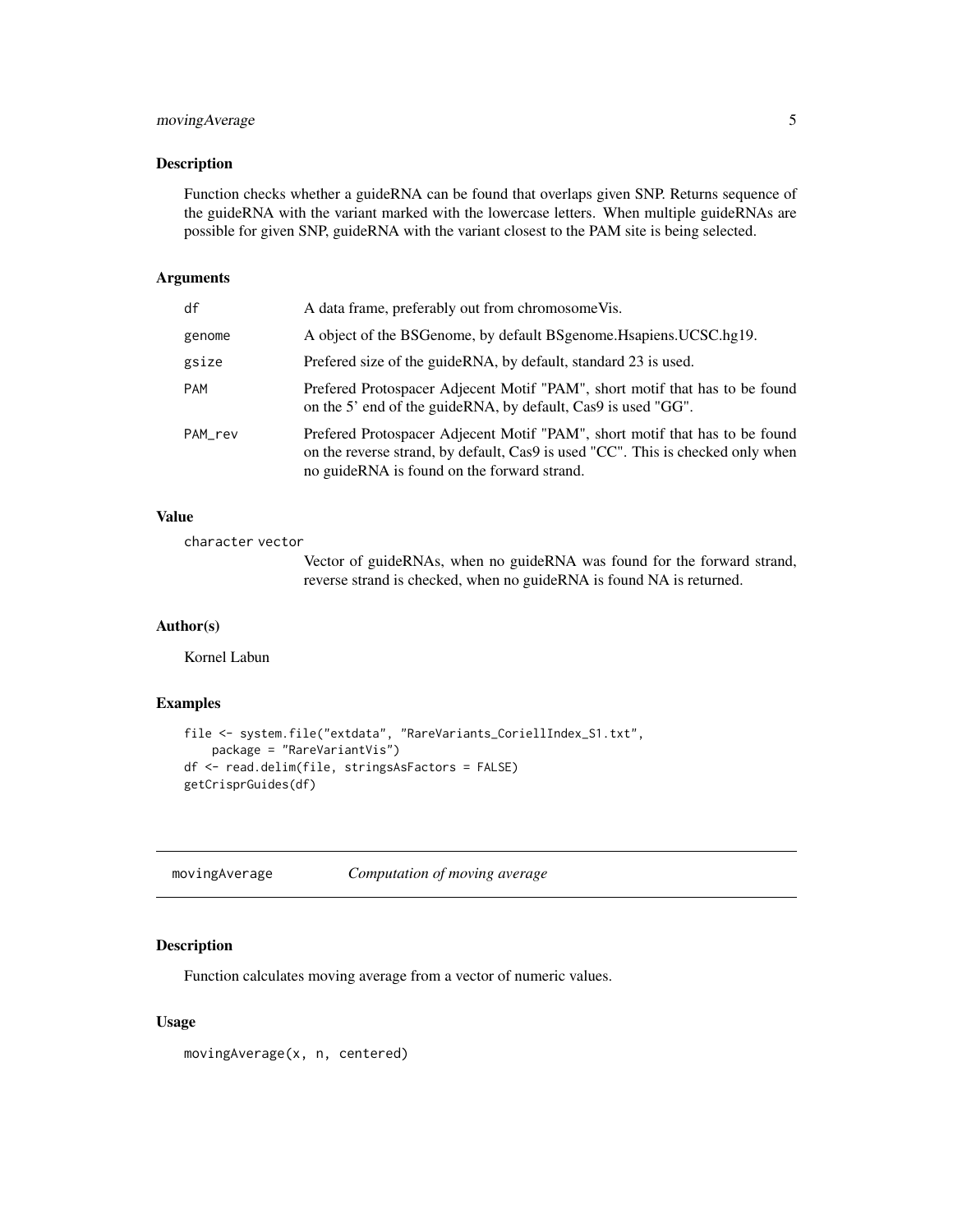#### <span id="page-5-0"></span>Arguments

| $\mathsf{X}$ | a vector of numeric values for which moving average is computed                  |
|--------------|----------------------------------------------------------------------------------|
| n,           | numeric value giving the frame length for moving average                         |
| centered     | logic variable indicating if moving average should be centered (default = FALSE) |

#### Value

comp1 function returns vector of moving average values

#### Author(s)

Winston Chang

#### Examples

movingAverage(1:20, n=3, centered=FALSE)

| multipleVis | Interactive visualization of rare variants on the chromosome, applica- |
|-------------|------------------------------------------------------------------------|
|             | ble for multiple files                                                 |

#### Description

Reads files containing table of rare variants from one chromosome and provides adequate multiple sample visualization. Input files can be obtained from function chromosomeVis. Function outputs visualization html figure. Figure depicts samples in subfigures. Subfigures illustrate variants (dots) in their genomic coordinates (x axis). Ratio of alternative reads and depth (y axis) gives information about type of variant: homozygous alternative (expected ratio 1) and heterozygous (expected ratio 0.5). Zoom to the figures is possible, by marking the region of interest with mouse left click. Right click induces zoom out and return to the original plot. Pointing on variants provides basic information about the variant - gene name and position on chromosome.

#### Usage

```
multipleVis(inputFiles, outputFile, sampleNames, chromosome)
```
#### Arguments

| inputFiles  | Vector of strings containing input file names.  |
|-------------|-------------------------------------------------|
| outputFile  | Output file name (string).                      |
| sampleNames | Vector of sample names (strings).               |
| chromosome  | Name of the chromosome to be analyzed (string). |

#### Value

| function returns html visualization file for specified samples<br>comp1 |  |
|-------------------------------------------------------------------------|--|
|-------------------------------------------------------------------------|--|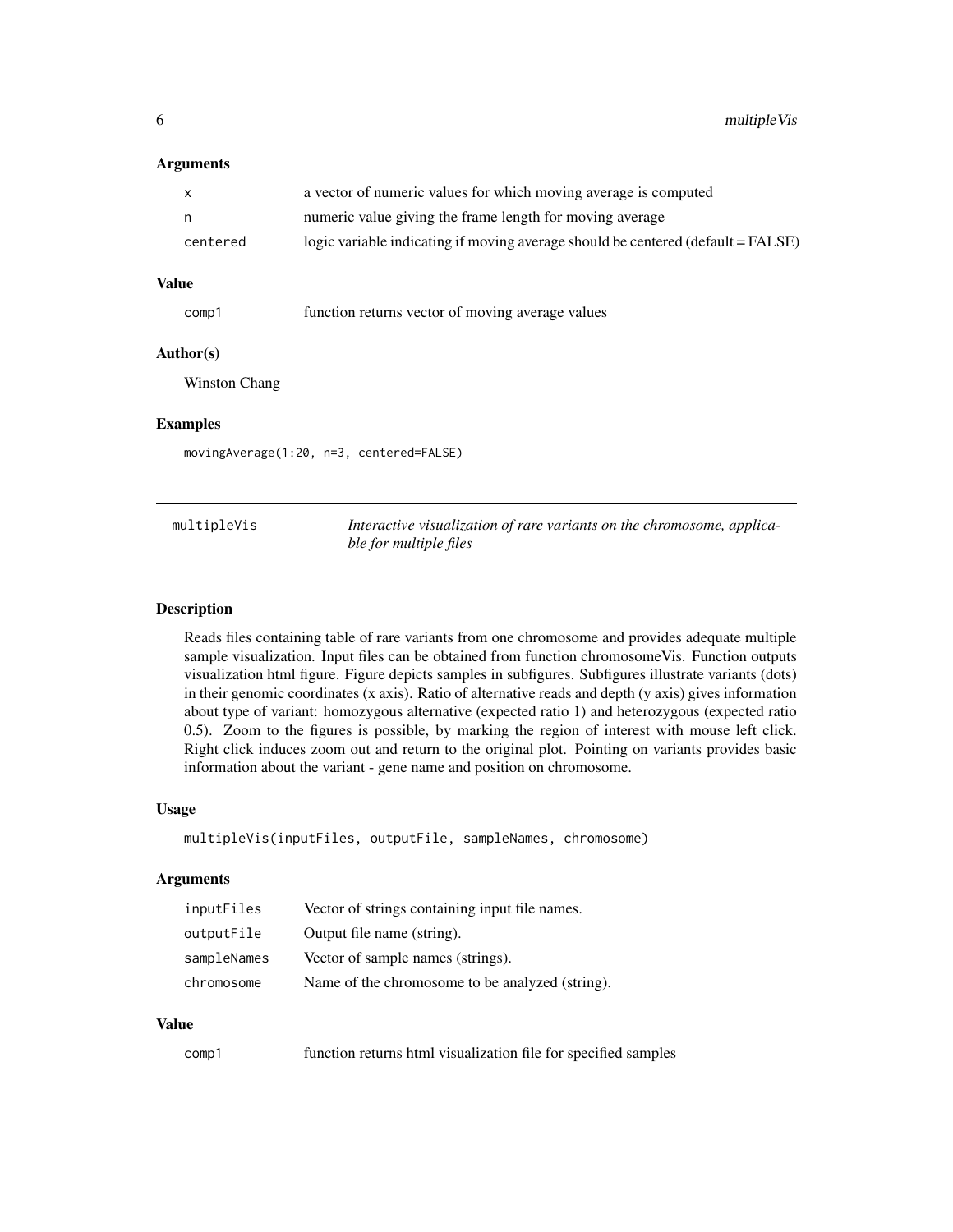#### <span id="page-6-0"></span>rare Variant Vis<sup>7</sup>

#### Author(s)

Adam Gudys and Tomasz Stokowy

#### Examples

```
file1 = system.file("extdata", "RareVariants_CoriellIndex_S1.txt",
                   package = "RareVariantVis")
file2 = system.file("extdata", "RareVariants_Coriell_S2.txt",
                   package = "RareVariantVis")
inputFiles = c(file1, file2)
sampleNames = c("CoriellIndex_S1", "Coriell_S2");
multipleVis(inputFiles, "CorielSamples.html", sampleNames, "19")
```
rareVariantVis *Interactive visualization of rare variants on the chromosome*

#### Description

Reads file containing table of rare variants from one chromosome and provides adequate visualization. Input file can be obtained from function chromosomeVis. Function outputs visualization html figure in current working directory. Figure illustrates variants (dots) in their genomic coordinates (x axis). Ratio of alternative reads and depth (y axis) gives information about type of variant: homozygous alternative (expected ratio 1) and heterozygous (expected ratio 0.5). Zoom to the figures is possible, by marking the region of interest with mouse left click. Right click induces zoom out and return to the original plot. Pointing on variants provides basic information about the variant gene name and position on chromosome.

#### Usage

```
rareVariantVis(input, outputFile, sample, chromosomes, append)
```
#### Arguments

| input       | Name of the input file (string) containing the table with rare variants generated<br>by chromosome Vis. It can also be the variable with the table itself.                              |
|-------------|-----------------------------------------------------------------------------------------------------------------------------------------------------------------------------------------|
| outputFile  | Name of the output file (string) with visualisation.                                                                                                                                    |
| sample      | Name of the sample (used only for entitling the charts).                                                                                                                                |
| chromosomes | Vector of chromosome names (strings) to be included in the visualisation (all<br>chromosomes by default). Chromosomes included in the parameter but absent<br>in the table are ommited. |
| append      | Logical value indicating whether charts should be appended to the output file<br>without destroying it (FALSE by default).                                                              |

#### Value

| comp1 | function returns html file with visualization of rare variants |  |  |  |
|-------|----------------------------------------------------------------|--|--|--|
|-------|----------------------------------------------------------------|--|--|--|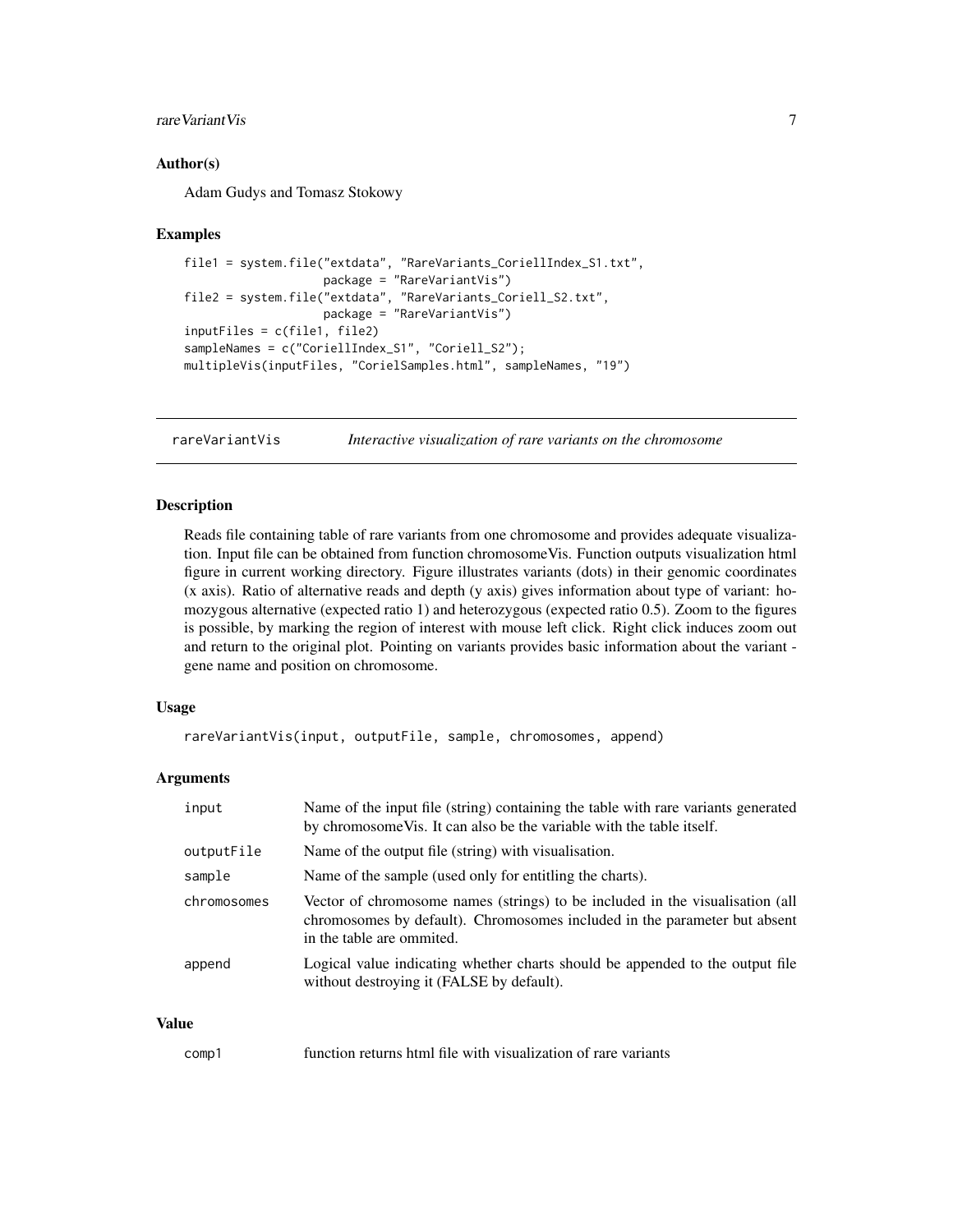### Author(s)

Adam Gudys and Tomasz Stokowy

#### Examples

```
file = system.file("extdata", "RareVariants_CoriellIndex_S1.txt",
    package = "RareVariantVis")
rareVariantVis(input=file, "RareVariants_CoriellIndex_S1.html", "CorielIndex")
```